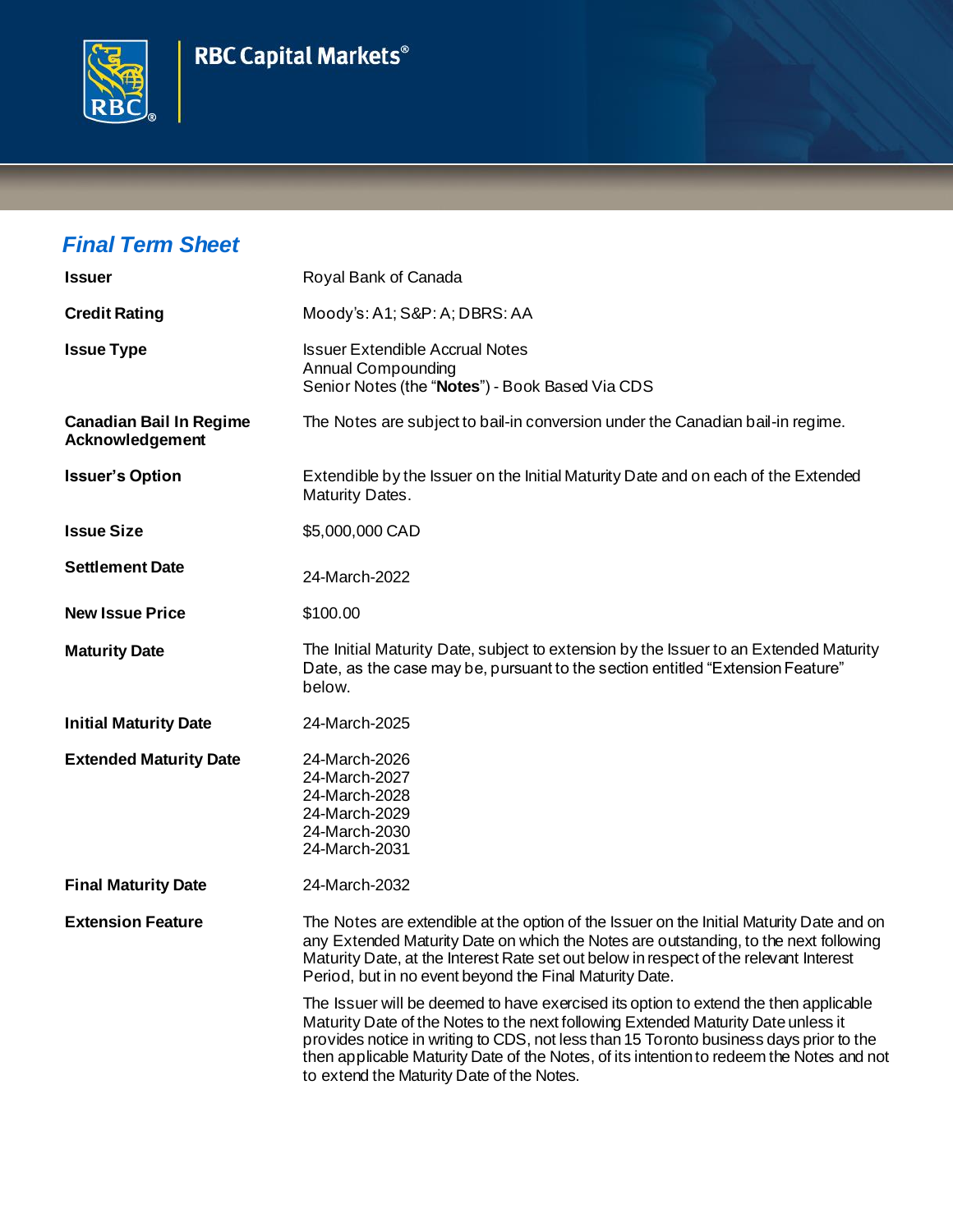| <b>Annual Compounding Rate</b>    | Amounts listed below.                                                                                                                                                                                                                                                                                                                                                                                                                                                                                                                                                                                                                                                                                                                                                                                   | 4.10% per annum, compounded annually. Interest accrues and compounds at the<br>Annual Compounding Rate and is payable once at Maturity as per the Redemption                                                                                                                                                                                      |                                                                                                                                                                                                                                                                          |
|-----------------------------------|---------------------------------------------------------------------------------------------------------------------------------------------------------------------------------------------------------------------------------------------------------------------------------------------------------------------------------------------------------------------------------------------------------------------------------------------------------------------------------------------------------------------------------------------------------------------------------------------------------------------------------------------------------------------------------------------------------------------------------------------------------------------------------------------------------|---------------------------------------------------------------------------------------------------------------------------------------------------------------------------------------------------------------------------------------------------------------------------------------------------------------------------------------------------|--------------------------------------------------------------------------------------------------------------------------------------------------------------------------------------------------------------------------------------------------------------------------|
| Day Count                         | The number of days in the Interest Period divided by 360 (the number of days to be<br>calculated on the basis of a year of 360 days with 12 30-day months).                                                                                                                                                                                                                                                                                                                                                                                                                                                                                                                                                                                                                                             |                                                                                                                                                                                                                                                                                                                                                   |                                                                                                                                                                                                                                                                          |
| <b>Business Day Convention</b>    | Following, Unadjusted                                                                                                                                                                                                                                                                                                                                                                                                                                                                                                                                                                                                                                                                                                                                                                                   |                                                                                                                                                                                                                                                                                                                                                   |                                                                                                                                                                                                                                                                          |
| <b>Issuer Redemption Schedule</b> | Years<br>3                                                                                                                                                                                                                                                                                                                                                                                                                                                                                                                                                                                                                                                                                                                                                                                              | <b>Initial Maturity Date</b><br>24-March-2025                                                                                                                                                                                                                                                                                                     | <b>Initial Redemption Amount</b><br>112.81                                                                                                                                                                                                                               |
|                                   | Years                                                                                                                                                                                                                                                                                                                                                                                                                                                                                                                                                                                                                                                                                                                                                                                                   | <b>Extended Maturity Dates</b>                                                                                                                                                                                                                                                                                                                    | <b>Extended Redemption</b><br><b>Amounts</b>                                                                                                                                                                                                                             |
|                                   | 4<br>5<br>$\,6$<br>7<br>8<br>9                                                                                                                                                                                                                                                                                                                                                                                                                                                                                                                                                                                                                                                                                                                                                                          | 24-March-2026<br>24-March-2027<br>24-March-2028<br>24-March-2029<br>24-March-2030<br>24-March-2031                                                                                                                                                                                                                                                | 117.44<br>122.25<br>127.26<br>132.48<br>137.91<br>143.57                                                                                                                                                                                                                 |
|                                   | Years<br>10                                                                                                                                                                                                                                                                                                                                                                                                                                                                                                                                                                                                                                                                                                                                                                                             | <b>Final Maturity Date</b><br>24-March-2032                                                                                                                                                                                                                                                                                                       | Final Redemption Amount<br><b>Amounts</b><br>149.45                                                                                                                                                                                                                      |
| Redemption                        |                                                                                                                                                                                                                                                                                                                                                                                                                                                                                                                                                                                                                                                                                                                                                                                                         | The Notes are not subject to redemption at the option of the holders or the Issuer,<br>would lead to a breach of the Bank's Total Loss Absorbing Capacity requirements.                                                                                                                                                                           | except as set out above under "Extension Feature", for any reason (including without<br>limitation, on any Maturity Date other than the Final Maturity Date) will be subject to<br>the prior approval of the Superintendent of Financial Institutions if such redemption |
| <b>Secondary Market</b>           | RBC Dominion Securities ("RBC DS") has indicated to Royal Bank that it will use its<br>best reasonable efforts to establish and maintain a market for the Notes by making<br>itself available as purchaser if and so long as RBC DS in its sole discretion believes<br>that there is a reasonable likelihood that it will be able to sell such Notes at a profit or<br>at no more than a nominal loss. RBC DS may, in its sole discretion, cease to offer to<br>purchase Notes. See "Risk Factors" below. If RBC DS offers to purchase Notes in<br>connection with a secondary market transaction, there is no assurance that the<br>purchase price will be the highest possible price available in any secondary market<br>for the Notes and an investor could receive less than the Principal Amount. |                                                                                                                                                                                                                                                                                                                                                   |                                                                                                                                                                                                                                                                          |
| <b>CDS Book Based System</b>      |                                                                                                                                                                                                                                                                                                                                                                                                                                                                                                                                                                                                                                                                                                                                                                                                         | Registration of interests in and transfer of the Notes will be made only through the<br>book based system of the Canadian Depository for Securities ("CDS"). The Notes<br>must be purchased either directly or indirectly through a participant in the CDS book<br>records maintained by CDS except through an agent who is a participant of CDS. | based system. No holder will be entitled to any certificate or other instrument from the<br>Issuer or CDS evidencing the ownership thereof, and no holder will be shown on the                                                                                           |
| <b>Bail-inable</b>                |                                                                                                                                                                                                                                                                                                                                                                                                                                                                                                                                                                                                                                                                                                                                                                                                         | of a transaction or series of transactions and in one or more steps – into common                                                                                                                                                                                                                                                                 | The Notes are bail-inable notes subject to conversion in whole or in part - by means                                                                                                                                                                                     |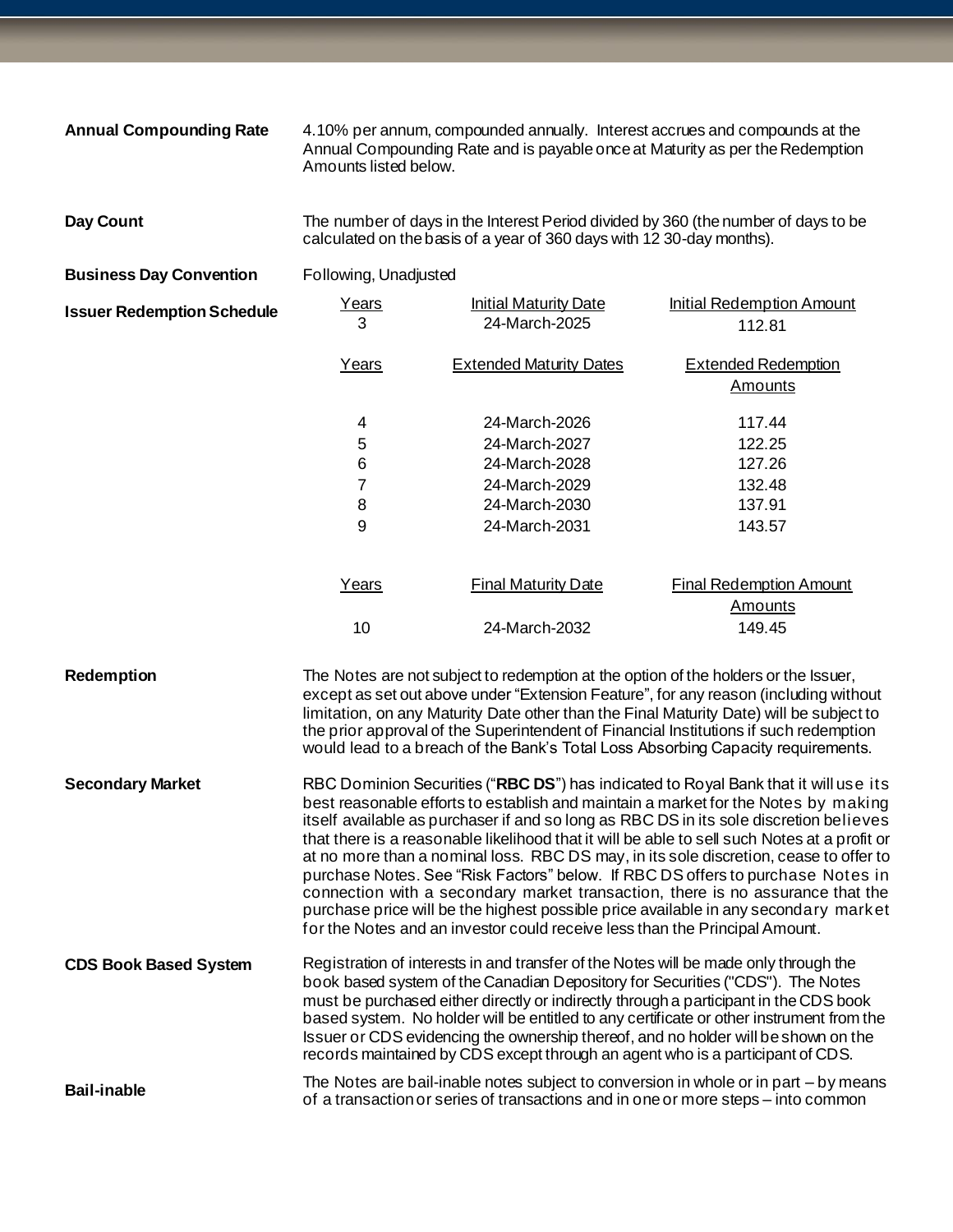|                             | shares of the Bank or any of its affiliates under subsection 39.2(2.3) of the Canada<br>Deposit Insurance Corporation Act (the "CDIC Act") and to variation or<br>extinguishment in consequence, and subject to the application of the laws of the<br>Province of Ontario and the federal laws of Canada applicable therein in respect of<br>the operation of the CDIC Act with respect to the Notes. For a description of<br>Canadian bank resolution powers and the consequent risk factors attaching to the<br>Notes reference is made to http://www.rbc.com/investorrelations/assets-<br>custom/pdf/Bail-in-Disclosure.pdf which information is hereby incorporated by<br>reference.                                                                                                              |
|-----------------------------|-------------------------------------------------------------------------------------------------------------------------------------------------------------------------------------------------------------------------------------------------------------------------------------------------------------------------------------------------------------------------------------------------------------------------------------------------------------------------------------------------------------------------------------------------------------------------------------------------------------------------------------------------------------------------------------------------------------------------------------------------------------------------------------------------------|
| <b>Subsequent Holders</b>   | Each holder or beneficial owner of a Note that acquires an interest in the Note in the<br>secondary market and any successors, assigns, heirs, executors, administrators,<br>trustees in bankruptcy and legal representatives of any such holder or beneficial<br>owner shall be deemed to acknowledge, accept, agree to be bound by and consent<br>to the same provisions specified in the Note to the same extent as the holders or<br>beneficial owners that acquire an interest in the Note upon its initial issuance,<br>including, without limitation, with respect to the acknowledgement and agreement to<br>be bound by and consent to the terms of the Note related to the bail-in regime.                                                                                                  |
| <b>Events of Default</b>    | Non-payment of principal and interest when due for a period of 30 business days and<br>acts of insolvency. Default rights may not be exercised where an order has been<br>made pursuant to s. 39.13(1) of the CDIC Act in respect of the Bank. The Notes will<br>remain subject to bail-in conversion until repaid in full.                                                                                                                                                                                                                                                                                                                                                                                                                                                                           |
| Set-Off                     | The holders and beneficial owners of the Notes will not be entitled to exercise, or<br>direct the exercise of, any set-off or netting rights with respect to the Notes.                                                                                                                                                                                                                                                                                                                                                                                                                                                                                                                                                                                                                               |
| <b>Documentation</b>        | Issued by way of a single global note registered in the name of CDS & Co. No<br>offering memorandum, prospectus, sales or advertising literature, or any other<br>document describing or purporting to describe the business and affairs of the Bank<br>has been prepared or is being provided to prospective purchasers in order to assist<br>them in making an investment decision in respect of the Notes.                                                                                                                                                                                                                                                                                                                                                                                         |
| <b>Selling Restrictions</b> | This document does not constitute an offer or invitation to sell, or a solicitation of an<br>offer to purchase, any securities, by any person in any jurisdiction in which such an<br>offer or solicitation is not authorized or in which the person making such offer or<br>solicitation is not qualified to do so or to whom it is unlawful to make such an offer or<br>solicitation. This term sheet constitutes an offering of the Notes only in those<br>jurisdictions and to those persons where and to whom they may be lawfully offered<br>for sale and then only through persons duly qualified to effect such sales. The Notes<br>have not been and will not be registered under the US Securities Act of 1933 and may<br>not be offered or sold within the United States or to US persons. |
| <b>Not CDIC Insured</b>     | The Notes do not constitute deposits that are insured under the CDIC Act.                                                                                                                                                                                                                                                                                                                                                                                                                                                                                                                                                                                                                                                                                                                             |
| Tax                         | All holders of the Notes should consult their own tax advisors with respect to their tax<br>positions and the tax consequences of holding the Notes.                                                                                                                                                                                                                                                                                                                                                                                                                                                                                                                                                                                                                                                  |
| <b>Governing Laws</b>       | The Notes shall be governed by, and construed in accordance with, the laws of the<br>province of Ontario and the laws of Canada applicable therein.                                                                                                                                                                                                                                                                                                                                                                                                                                                                                                                                                                                                                                                   |
| <b>CUSIP</b>                | 780086UR3                                                                                                                                                                                                                                                                                                                                                                                                                                                                                                                                                                                                                                                                                                                                                                                             |